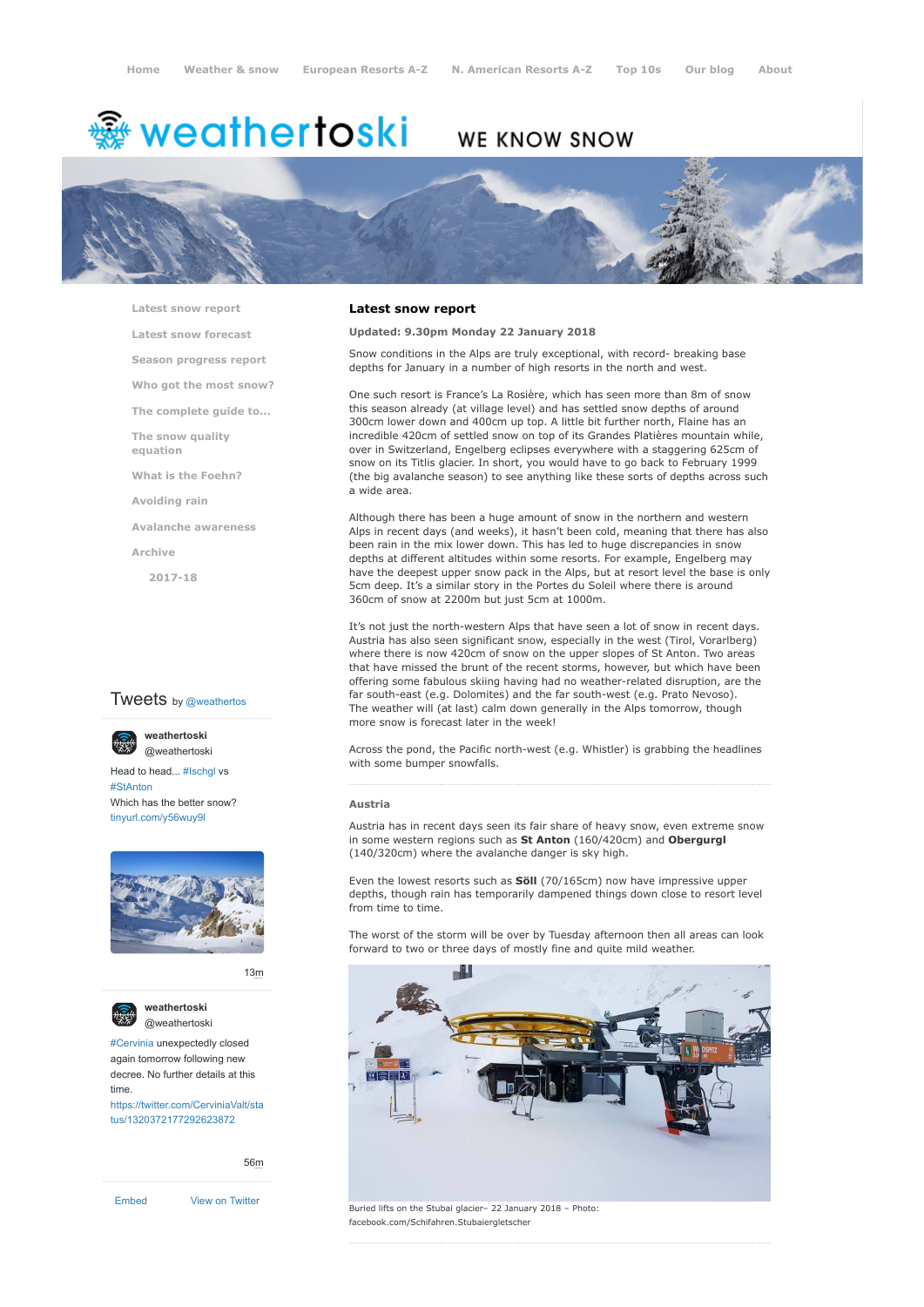[Follow @weathertoski](https://twitter.com/intent/follow?original_referer=https%3A%2F%2Fwww.weathertoski.co.uk%2F&ref_src=twsrc%5Etfw®ion=follow_link&screen_name=weathertoski&tw_p=followbutton) Follow **[@weathertoski](https://twitter.com/weathertoski?ref_src=twsrc%5Etfw)** Iweet [Tweet](https://twitter.com/intent/tweet?original_referer=https%3A%2F%2Fwww.weathertoski.co.uk%2F&ref_src=twsrc%5Etfw&text=Weather%20to%20ski%20-%20Snow%20report%20-%2022%20January%202018&tw_p=tweetbutton&url=https%3A%2F%2Fwww.weathertoski.co.uk%2Fweather-snow%2Farchive%2Fsnow-report-22-january-2018%2F) **Like [Shar](https://www.facebook.com/sharer/sharer.php?u=https%3A%2F%2Fwww.weathertoski.co.uk%2F&display=popup&ref=plugin&src=like&kid_directed_site=0)e**

**HOLIDAY EXPERTS** Tailor-made ski holidays and short breaks to some of the finest hotels in the Alps 020 3397 8450





#### **Contact us...**

**Got a burning question about weather or snow conditions in the Alps?** [Contact us](https://www.weathertoski.co.uk/about-1/contact-us/) and we'll do our best to answer it...

#### E: [info@weathertoski.co.uk](mailto:fraser@weathertoski.co.uk)

T: +44 (0)20 3151 3154

[Website terms of use](https://www.weathertoski.co.uk/about-1/website-terms-of-use/)

[Privacy notice](https://www.weathertoski.co.uk/about-1/privacy-notice/)

#### **France**

Snow depths are unprecedented for January across some of the higher resorts of the northern French Alps, such as **Flaine** (180/420cm), **La Rosière** (300/400cm) and **Les Arcs** (145/400cm).

Lower down, rain was an issue on Monday for the likes of **Morzine** (5/165cm) and **La Clusaz** (50/260cm), but here too there is masses of snow at altitude.

After several days of very challenging weather, the situation will start to improve on Tuesday but forget any off-piste for the time-being as the risk of avalanche will remain extreme for some time to come.



Snow depths continue to astound in the western Alps. This is Val Thorens – 22 January 2018 – Photo: facebook.com/ValThorens.resort

#### **Italy**

Generally speaking, Italian resorts have missed the extreme snowfalls recently seen in the northern half of the Alps. However, **Cervinia** (290/405cm) is one resort that has again been hit hard. The nearby **Monte Rosa** region (100/250cm) is also exceptionally snowy for what is usually a relatively dry corner of the Alps.

Further east, snow depths are more modest across most of the Dolomites, but piste skiing in **Alta Badia** (70/180cm) has been as good as anywhere recently, not least because it has been less affected by the weather.



Deep snow in Italy's Monte Rosa region, even low down – 22 January 2018 – Photo: facebook.com/VisitMonteRosa

#### **Switzerland**

Switzerland has borne the brunt of the very latest storm, with heavy snow (and some rain) across just about all regions.

As in many other parts of the Alps the storm has caused disruption, most notably in the south-west where, at the time of writing, **Zermatt** (180/310cm) and **Saas-Fee** (150/480cm) are again cut off.

The snow has also been heavy further north, with base depths of 170/300cm in **Klosters** and 20/625cm in E**ngelberg**, though there has also been some rain here at resort level

The worst of the storm will be over by Tuesday morning then all regions can look forward to two or three days of much calmer and quite mild weather.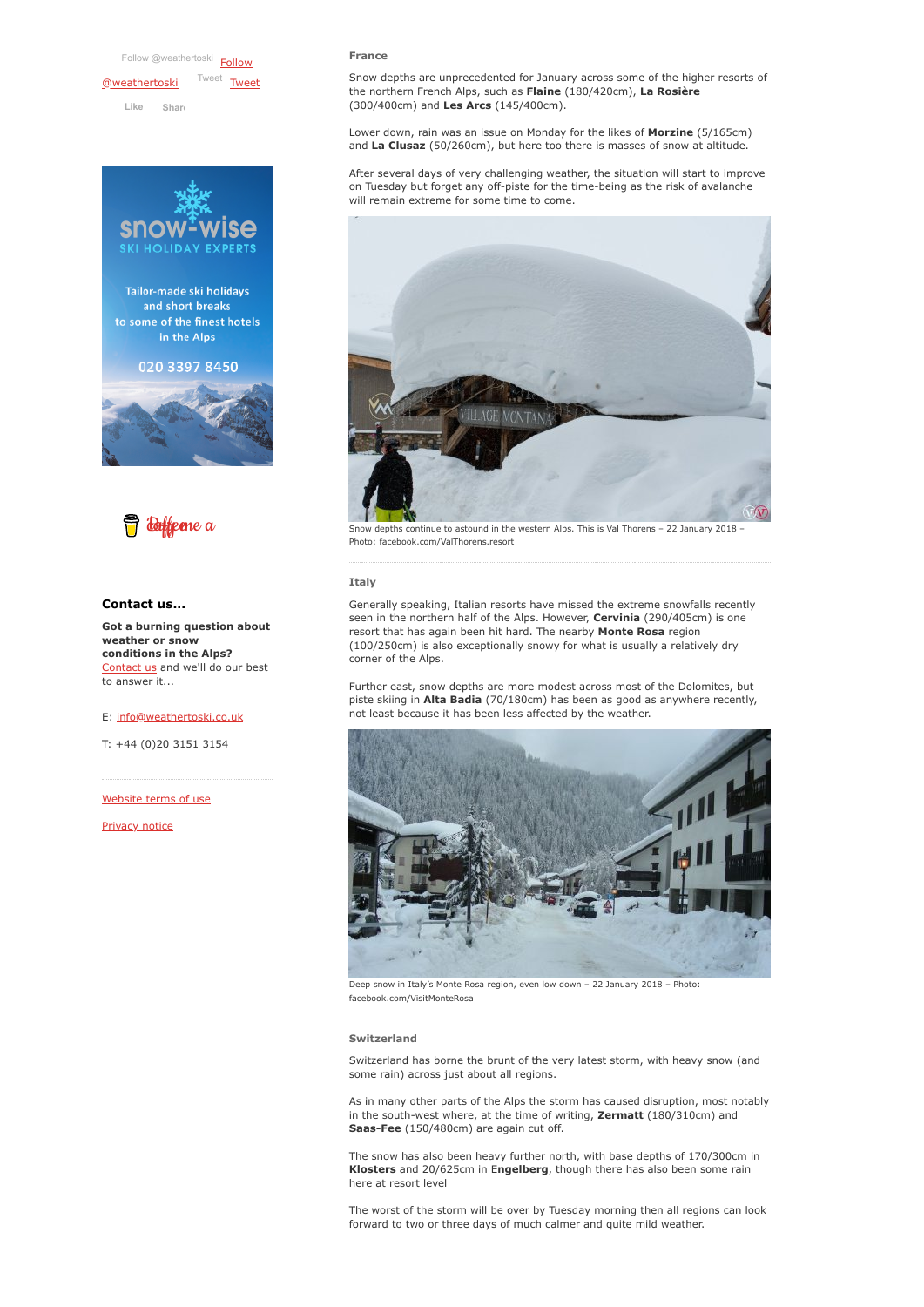

Monster snow depths in Rosswald, Switzerland – 22 January 2018 – Photo: alpenweerman.nl

#### **Rest of Europe**

The Pyrenees haven't seen much snow in recent days but piste conditions remain good, with 70/90cm of snow depending on altitude in Andorra's **Soldeu** and 90/225cm in Spain's **Formigal**.

There is some excellent skiing to be had in Scandinavia, especially in Norway where **Lillehammer** (60/125cm) saw 20cm of new snow over the weekend.

Conditions are more variable in Scotland, not least due to the ever-changing weather, but all the main centres are open and **Glencoe** reports healthy base depths of 95/130cm.



Good snow cover and conditions right now in Spain's Baqueira Beret– 22 January 2018 – Photo: facebook.com/BaqueiraBeretEsqui

#### **USA**

Most Colorado resorts saw a moderate fall of snow over the weekend which has helped freshen things up after what has been a rather disappointing season to date. **Breckenridge** (117cm upper base) did better than most with around 40cm of new snow.

Wyoming's **Jackson Hole** is still the better bet though, with 15cm of new snow on a 190cm upper base and plenty more to come later this week.

If you really want it deep, however, Washington's **Mt Baker** (240/400cm) is where it's at, with another metre or so forecast over the next few days.

### **Canada**

**Whistler** (285cm upper base) has seen a lot of snow in recent days, with more forecast every day this week. It will turn milder by the weekend though with plenty of rain lower down.

Further inland, any snowfall has been much more modest in the **Banff**/**Lake Louise** area (96/152cm). However, the lower temperatures have made for some consistently good skiing conditions, especially on-piste.